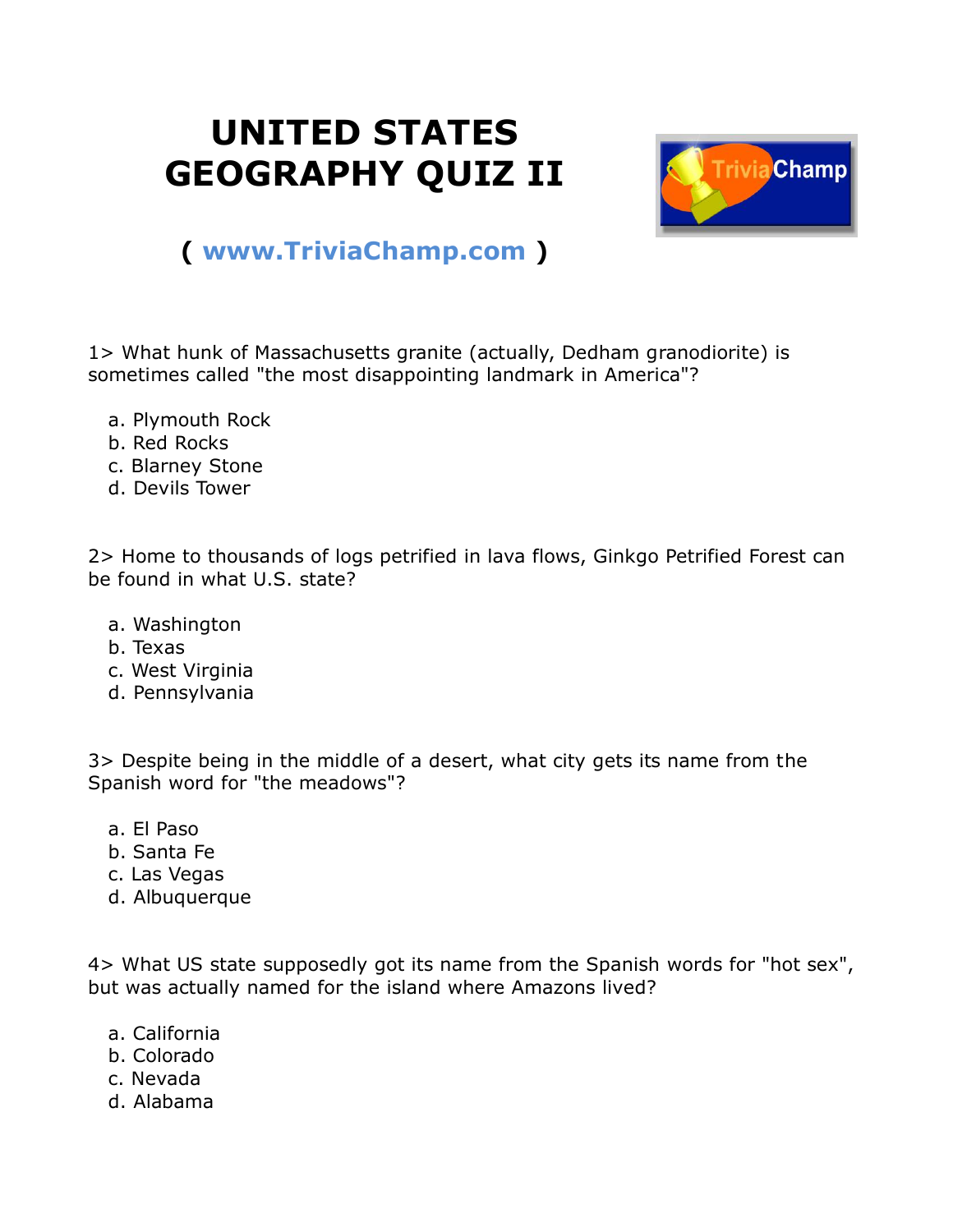5> Three of what hilly city's neighborhoods include Nob Hill, Russian Hill and Telegraph Hill?

- a. Boston
- b. San Francisco
- c. Nashville
- d. Seattle

6> Many Indian nations in the Pacific Northwest celebrate the potlatch. What is a good way of describing the potlatch tradition?

- a. Dancing to encourage rain
- b. Trading ancestral stories
- c. Competitive gift giving
- d. Scalping an enemy

7> In 1986, King County changed its name, sort of. Instead of being named for slave-owning vice-president William Rufus de Vane King, it was renamed for civil rights leader Martin Luther King. Where is this county?

- a. Georgia
- b. California
- c. Washington
- d. Alabama

8> In Philadelphia, people toss pennies, both saved and earned, at whose grave marker at Fifth and Arch Streets?

- a. Mark Twain
- b. Benjamin Franklin
- c. James Fenimore Cooper
- d. George Washington

9> What American landmark did the Indians call the House of Stone and Light?

- a. Carlsbad Caverns
- b. Grand Canyon
- c. Old Faithful
- d. Petrified Forest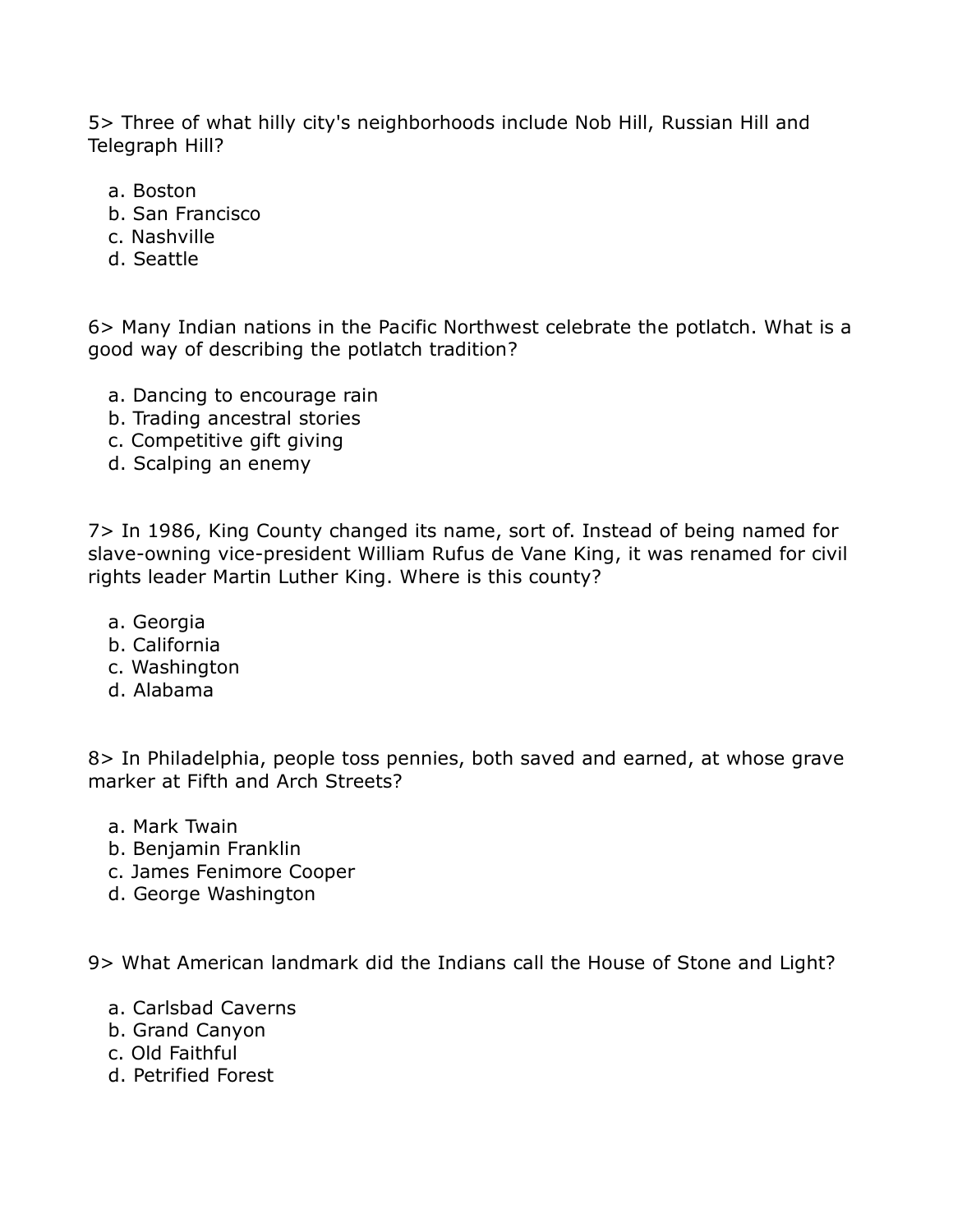10> In what city, at the corner of Woodward and Jefferson, can you find a 24-ft, 8,000-lb bronze sculpture of Joe Louis's outstretched arm and fist?

- a. Detroit
- b. Chicago
- c. Louisville
- d. Memphis

11> Death Valley, located in California, once reached the second-highest temperature ever recorded on Earth. What temperature did it reach?

- a. 100 'F
- b. 134 'F
- c. 112 'F
- d. 124 'F

12> As of 2012, United States has 58 protected areas known as national parks. President Ulysses S. Grant signed the first national park into law by in 1872. Which one?

- a. Yosemite
- b. Yellowstone
- c. Sequoia
- d. Badlands

13> Cathedral Caverns, a 2.08-mile cave, is home to Goliath, a 45-foot long stalagmite. In what state are they located?

- a. Montana
- b. Alabama
- c. Florida
- d. Utah

14> Located in the southwestern United States and northern Mexico, what is the largest desert in North America?

- a. Sonoran Desert
- b. Chihuahuan Desert
- c. Great Basin Desert
- d. Mojave Desert